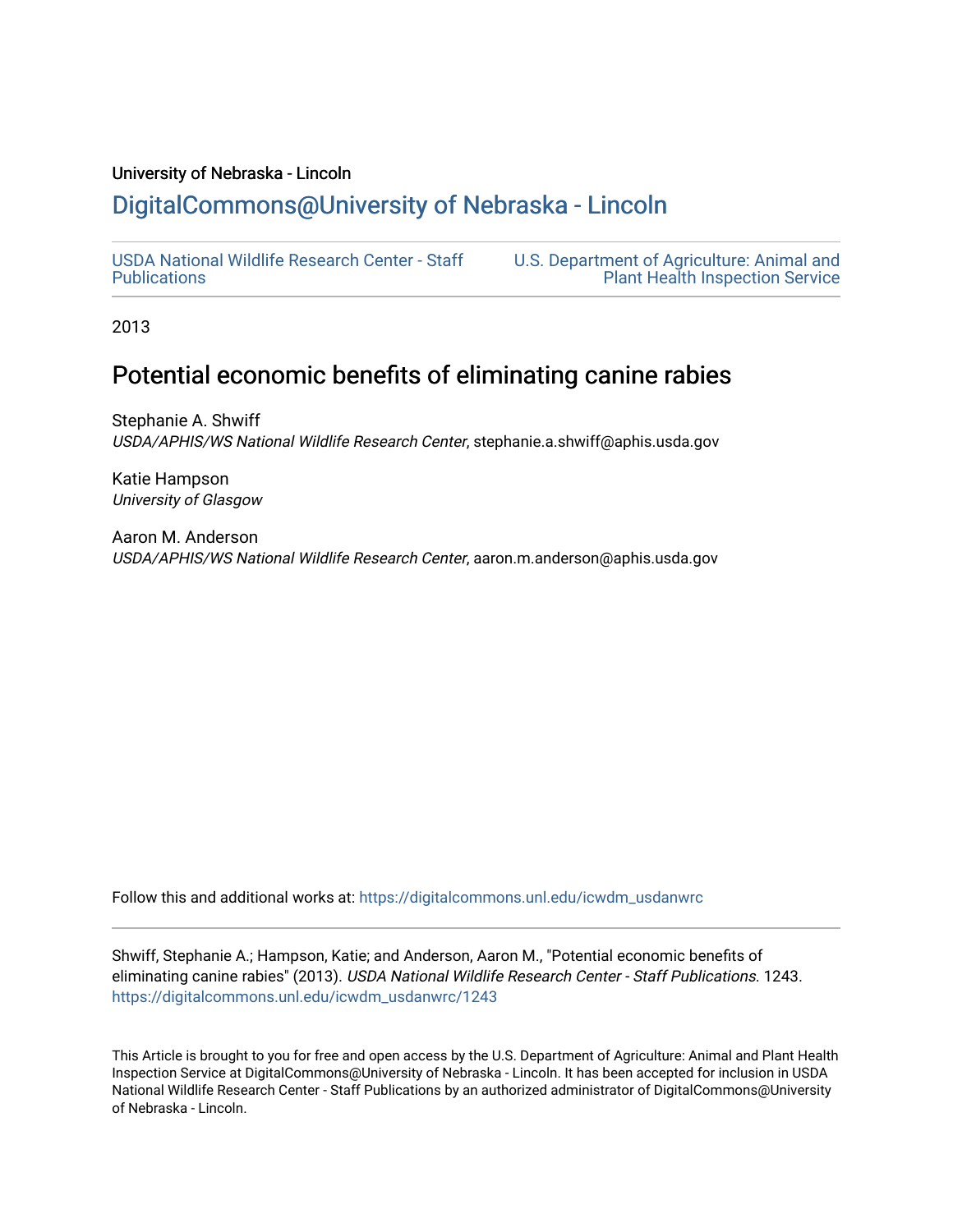[Antiviral Research 98 \(2013\) 352–356](http://dx.doi.org/10.1016/j.antiviral.2013.03.004)

Contents lists available at SciVerse ScienceDirect

Antiviral Research

journal homepage: [www.elsevier.com/locate/antiviral](http://www.elsevier.com/locate/antiviral)

# Potential economic benefits of eliminating canine rabies

## Stephanie Shwiff<sup>a,\*</sup>, Katie Hampson <sup>b</sup>, Aaron Anderson <sup>a</sup>

a USDA/APHIS/WS National Wildlife Research Center, 4101 LaPorte Ave. Fort Collins, CO 80521, USA <sup>b</sup> Boyd Orr Centre for Population and Ecosystem Health, Graham Kerr Building Medical, Veterinary & Life Sciences, University of Glasgow, Glasgow G12 800, United Kingdom

#### article info

#### **ABSTRACT**

Article history: Received 16 November 2012 Revised 22 February 2013 Accepted 1 March 2013 Available online 13 March 2013

Keywords: Rabies Canine rabies Postexposure prophylaxis Zoonosis Economic analysis

Although canine rabies has been eliminated from industrialized countries, infected dogs remain the primary source of human and livestock exposures in Asia, Africa and much of South America. Human deaths are the most important direct economic impact of canine rabies, followed by livestock losses and the cost of PEP, while expenses associated with dog vaccination and control are major indirect impacts. The global burden of rabies disproportionately affects Asia, which experiences more than half of human rabies deaths and approximately 65% of livestock losses, and performs more than 90% of postexposure prophylaxis (PEP). Africa is second to Asia in terms of human deaths and livestock losses, but administers the least number of PEPs of the three regions. Recent experience in Latin America shows that efforts to reduce human deaths from rabies through expanded dog vaccination and improved access to PEP result in significant monetary savings. The elimination of canine rabies would lead to major economic benefits in developing countries that are often the least capable of dealing with the disease. This article forms part of a symposium in Antiviral Research on the elimination of canine rabies.

Published by Elsevier B.V.

#### Contents

#### 1. Introduction

Although canine rabies has been eliminated from industrialized countries, dogs remain the primary source of human and livestock exposure in Asia, Africa and much of Latin America ([Meslin and Briggs, 2013](#page-5-0)). Canine rabies is an economically unique zoonosis because most of its associated costs do not result from illness, but are the consequence of human deaths and efforts the case fatality rate of rabies is nearly 100%, and the disease is completely preventable through timely postexposure prophylaxis (PEP) with rabies vaccine [\(Blanton et al., 2010](#page-5-0) ). As a result, many individuals who are at very low risk of developing the disease still seek postexposure vaccination, regardless of the recommendation of health professionals (Rupprecht et al., 2010). Although the close relationship between humans and dogs is the primary cause of rabies exposures, that relationship also provides many opportunities for mitigating its impact.

to prevent the disease in humans, livestock and companion animals. This unique pattern of costs reflects two basic facts:

Rabies exposures in humans or livestock result in economic impacts associated with vaccination or death. Because rabies



Review





<sup>⇑</sup> Corresponding author. Tel.: +1 970 266 6150; fax: +1 970 266 6089.

E-mail addresses: [Stephanie.A.Shwiff@aphis.usda.gov,](mailto:Stephanie.A.Shwiff@aphis.usda.gov) [emmashwiff@gmail.com](mailto:emmashwiff@gmail.com) (S. Shwiff).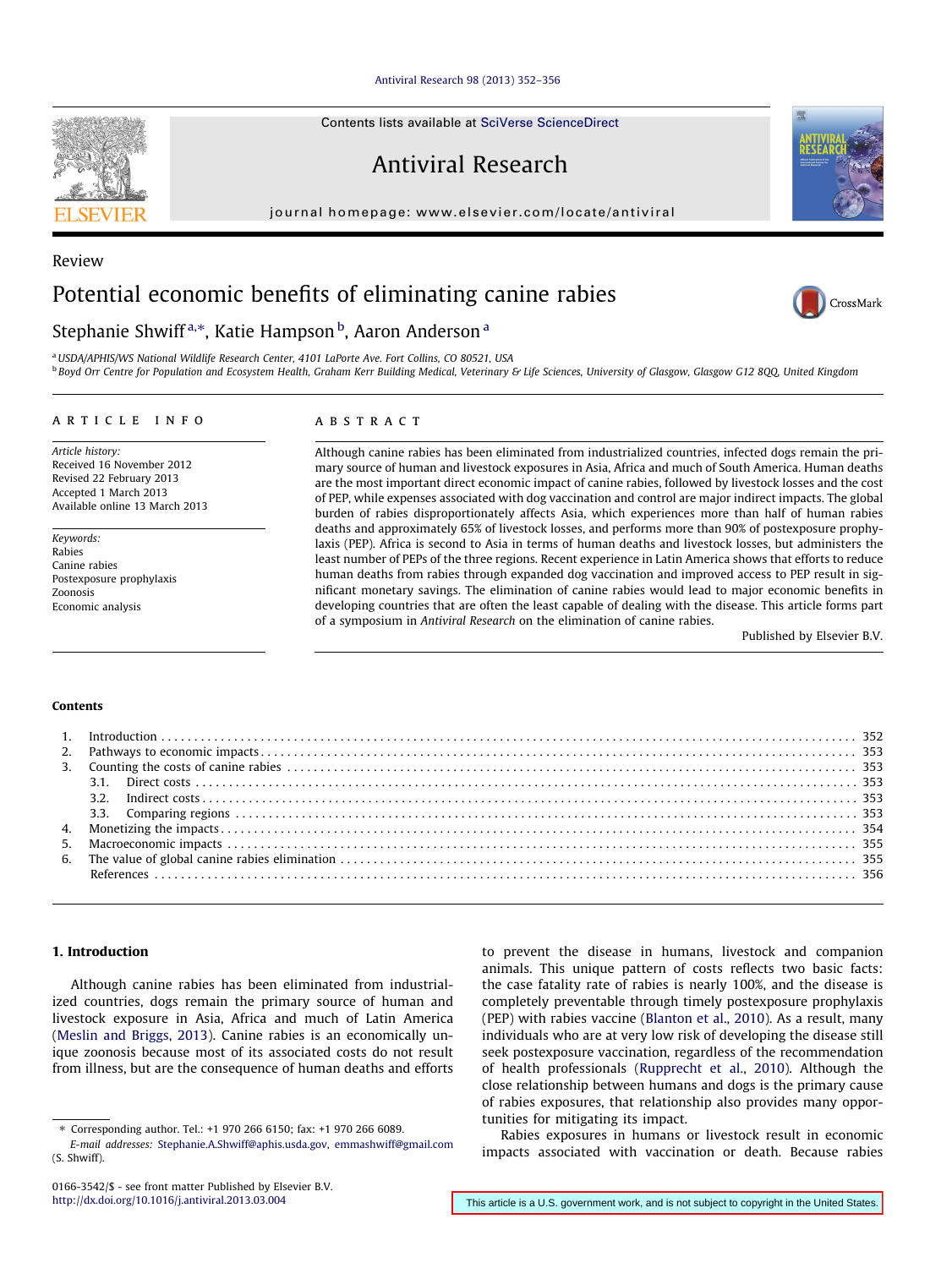patients die quickly, and there is no effective therapy, the cost of illness is relatively small, especially in the developing world. In contrast, the major direct costs arising from factors such as PEP and livestock deaths have been characterized in numerous studies ([Shwiff et al., 2007; Sterner et al., 2009; Zinsstag et al., 2009](#page-5-0) ). Canine rabies also has indirect costs, including vaccination of livestock and companion animals and testing of dogs suspected of rabies [\(Anderson et al., 2012; Narrod et al., 2012](#page-5-0) ). Other impacts of rabies on the broader economy can be captured by examining changes in different sectors that result from the direct and indirect impacts of the disease [\(Diao et al., 2009](#page-5-0) ). [Knobel et al.](#page-5-0) [\(2005\)](#page-5-0) estimated global monetary expenses resulting from rabies at \$695 million annually. Given the significant economic burden of canine rabies, there are substantial benefits to be derived from its elimination.

A number of countries have succeeded in eliminating canine rabies, resulting in long-term cost savings ([Rupprecht et al.](#page-5-0) [2008; Schneider et al. 2007;Shwiff et al., 2008](#page-5-0) ). Eliminating canine rabies requires an integrated, cooperative approach, in which public and private human and animal health professionals work together [\(Taylor and Partners for Rabies Prevention, 2013](#page-5-0) ). This ''One Health'' strategy achieves benefits that could not be attained by either group working alone (Schwabe, 1984). This approach was useful recently in eliminating canine rabies from Texas, through the coordinated efforts of state and federal agencies in an oral rabies vaccination program ([Shwiff et al., 2008 \)](#page-5-0). An understanding of the economic benefits that could be achieved through the elimination of canine rabies in a broader context (i.e., in Africa or Asia) is central to promoting cooperation between health sectors and ensuring that management resources are allocated efficiently.

#### 2. Pathways to economic impacts

Like all zoonotic diseases, rabies is maintained in an animal reservoir. In developed countries, where canine rabies has been eliminated, the virus may continue to circulate in wildlife, whereas in most developing countries the principal reservoir is domestic dogs. Human and livestock exposure is based on a multitude of risk factors ([Zinsstag et al., 2007; Narrod et al., 2012](#page-5-0) ), and there are several pathways by which canine rabies causes economic damage ([Fig. 1\)](#page-3-0). Dog vaccination status is of paramount importance and while it represents a cost (indicated by the shaded box), it minimizes or eliminates further economic impact. In contrast, unvaccinated dogs, or dogs whose vaccination status is unknown, represent a pathway to further economic impacts. If the vaccination status of a dog can be readily determined, the initial cost of vaccination negates any further downstream impacts, but when humans and livestock are exposed to a dog that might have rabies, or whose vaccination status is unknown, further costs may be incurred. Livestock vaccination also represents an up-front cost, without further impacts, while unvaccinated, exposed animals will either not become infected, or will die from rabies. Similarly, there are two pathways following human exposure: the individual either seeks medical treatment and is given PEP, incurring direct and indirect costs (Shwiff et al., 2008), or he does not receive PEP, and either remains well or dies from rabies, leading to further costs.

Macroeconomic impacts of human and livestock exposure to rabid dogs can also be significant. For example, when livestock die from rabies, the producer's income decreases, resulting in a drop in consumer spending, which in turn leads to reduced demand across many sectors of the economy, causing prices to fall and sales to decline. Ultimately, this results in less demand for labor and lower total production of goods and services.

#### 3. Counting the costs of canine rabies

#### 3.1. Direct costs

The direct costs of canine rabies can be divided into three categories: human deaths, PEP and livestock losses. Although human infections are rare in the developed world, they constitute the greatest direct economic impact of canine rabies in many countries in Africa and Asia. Adjusting estimates from [Knobel et al. \(2005\)](#page-5-0) to account for population growth yields a current estimate of over 69,000 rabies deaths per year in Africa and Asia. Canine rabies still occurs in the Western Hemisphere; the [Global Alliance for Rabies](#page-5-0)  [Control \(2012\)](#page-5-0) reports that, in 2008–11, an average of 15 people died each year from canine rabies in Latin America.

Other direct impacts of canine rabies include the cost of PEP and livestock losses. Adjusting the 2004 estimates from [Knobel et al.](#page-5-0) [\(2005\)](#page-5-0) to account for population growth, PEP was administered nearly 9 million times in Asia and more than 260,000 times in Africa ([Table 1](#page-3-0)). Even though the incidence of canine rabies in Latin America has fallen dramatically in recent decades, the perceived risk remains, and it is likely that PEP use remains elevated; during 1990–2003, nearly one million people received PEP each year. During the same time period, dogs accounted for 65% of potential exposures based on the information obtained on the attack animal. yielding an annual estimate of more than 600,000 PEP cases ([Schneider et al., 2007](#page-5-0) ). In terms of livestock deaths [\(Table 1\)](#page-3-0), Asia is most heavily burdened, with an estimated annual loss of some 21,000 cattle, while approximately half that number die in Africa, and losses in Latin American are negligible ([Knobel et al., 2005 \)](#page-5-0). Lack of data prevented estimation of the losses of other types of livestock, but it likely that such losses follow patterns similar to those estimated for cattle.

#### 3.2. Indirect costs

Diagnostic testing and observation and dog vaccination constitute the two main indirect costs of canine rabies. Additionally , dog population control is used in some regions and is a relevant cost. Following a possible human exposure to a rabid dog, an animal control agency will attempt to obtain the dog and determine its rabies status. Such testing and observation plays an important role in disease surveillance. Approximately 16,500 diagnostic tests are performed annually in Asia and 5300 in Africa [\(Knobel et al.,](#page-5-0) [2005](#page-5-0)). In Latin American, by contrast, more than 73,000 tests were performed each year from 1990 to 2003 [\(Schneider et al., 2007](#page-5-0) ).

Vaccination is a crucial component of rabies control, because if a dog is known to have been vaccinated, then its bite has no further economic impact related to rabies ([Fig. 1](#page-3-0)). Although common in developed countries, knowledge of a dog's vaccination status is unusual in Africa and Asia, due to the inability to establish ownership. A number of countries in Latin America have carried out large-scale campaigns, resulting in the annual vaccination of some 42 million dogs based on data collected from 2001–2003 [\(Table 2\)](#page-3-0) (Schneider et al., 2007). Asia has lagged slightly behind, with approximately 40 million immunizations, while Africa vaccinated only 6.7 million dogs [\(Knobel et al., 2005](#page-5-0) ).

#### 3.3. Comparing regions

The burden of canine rabies falls most heavily on Asia (e.g., China and India), which experiences over half of human and cattle deaths, and performs more than 90% of PEP administrations and just under half of dog vaccinations. Total human and livestock deaths in Latin America are much lower than in Africa and Asia, probably as a direct result of coordinated efforts by many countries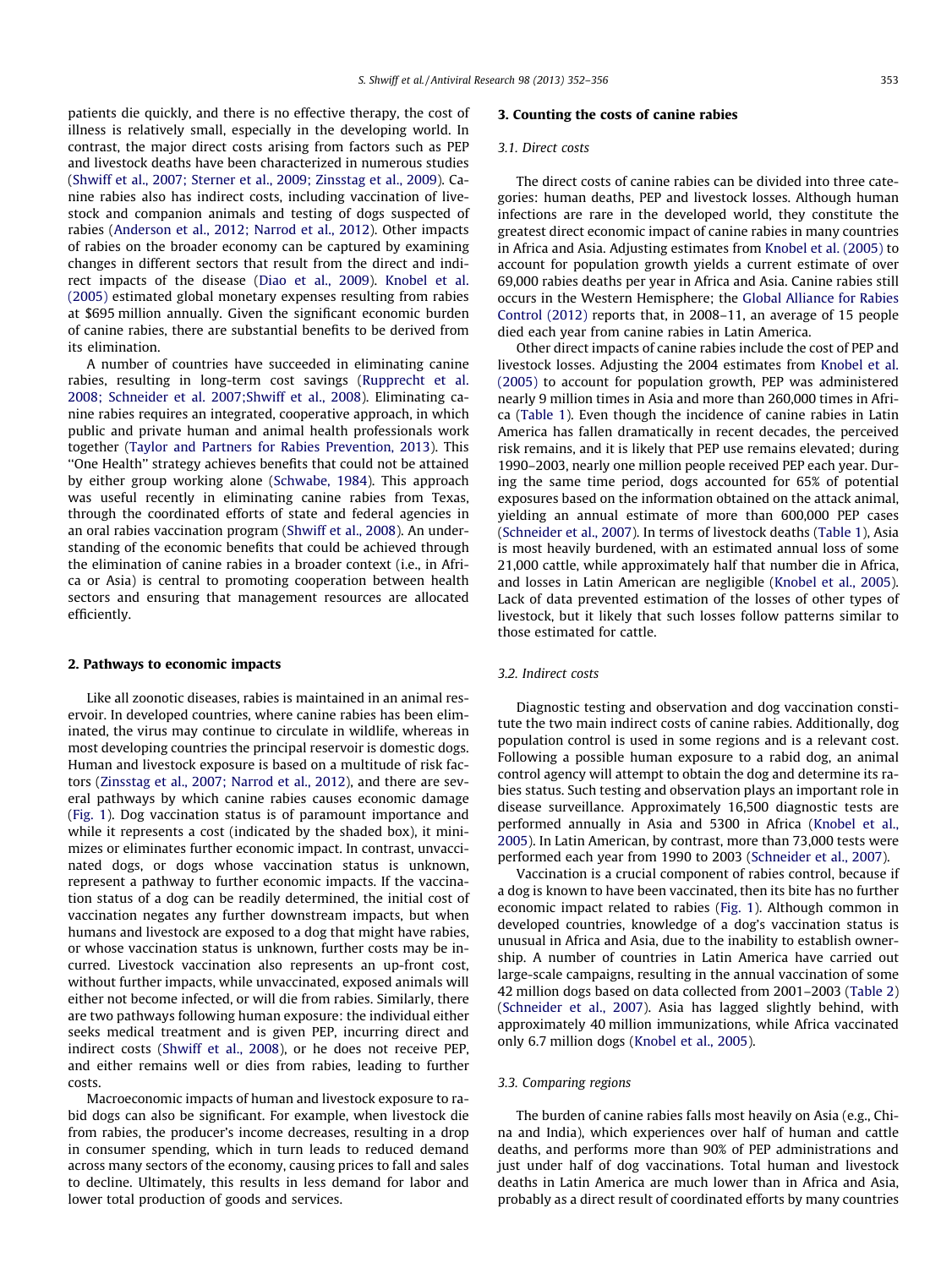<span id="page-3-0"></span>

Fig. 1. Pathways by which canine rabies (center) directly and indirectly impacts an economy. Shaded boxes indicate incurred economic costs. Arrows represent continuing pathways to measurable economic impacts; dots represent the end of a pathway.

#### Table 1

Annual direct impacts of canine rabies in terms of human and cattle deaths and PEP cases (in thousands). The global burden of rabies disproportionately affects Asia, which experiences more than half of human rabies deaths and approximately 65% of livestock losses, and performs more than 90% of PEP.

|               | Latin America | Africa | Asia  | Total |
|---------------|---------------|--------|-------|-------|
| Human deaths  | .002          | 31     | 38    | 69    |
| PEP cases     | 620           | 260    | 8.700 | 9000  |
| Cattle deaths | .002          | 11     | ר כ   | 32    |

in the region to eliminate canine rabies (Schneider et al., 2007), which also explains the high annual number of dog vaccinations. Expenditures to fight rabies in Africa are much lower than in Latin America and Asia, but many deaths could be prevented through better access to PEP and expanded dog vaccination efforts.

The most dramatic difference between Asia, Africa and Latin America is seen in access to PEP. For each fatal case of human rabies, Latin America performs over 41,000 PEPs, while Asia and Africa give around 200 and 8, respectively. Greater access to PEP in Latin America clearly decreases the number of human lives lost. The three regions show a similar disparity in dog vaccination rates. In Latin America, over 2.8 million dogs were vaccinated per human life lost, while only some 1000 were vaccinated in Asia and 200 in Africa. The large number of dog vaccinations in Latin America has had an obvious impact on the number of humans who die from rabies in the region. Cattle losses show a similar trend: for each cow

#### Table 2

Annual indirect impacts of canine rabies measured by the number of animal tests and dog vaccinations (in thousands). A number of countries in Latin America have carried out large-scale vaccination campaigns, which have had a large impact on the number of humans who die from rabies in the region.

|              | Latin America | Africa | Asia   | Total  |
|--------------|---------------|--------|--------|--------|
| Animal tests | 74            | 5.3    | 16.5   | 96     |
| Dog vaccines | 42.000        | 6.700  | 40,000 | 89,000 |

lost to rabies in Latin America, over 1.7 million dogs were vaccinated, while in Asia and Africa the numbers were approximately 1900 and 600, respectively.

#### 4. Monetizing the impacts

Examining the direct and indirect costs of canine rabies shown in Tables 1 and 2 further emphasizes regional differences. Human deaths have the greatest economic impact. As the estimated value of a statistical life (VSL) ranges from around \$1 million to over \$12 million ([Bellavance et al., 2009 \)](#page-5-0), the total annual global cost of deaths from canine rabies is in the tens of billions of dollars, dwarfing the impact of all other variables combined. There is considerable variation in VSL estimates, but a number of extensive meta-analyses have been performed. By correcting for publication selectivity bias, [Doucouliagos et al. \(2012\)](#page-5-0) arrive at an estimate of \$2.2 million for total cost of human deaths due to rabies. Consideration of the effects of including workers' compensation, time trends, and workers' average income yields an even lower estimate of \$1.8 million. We assumed a VSL of \$1.8 million because this was the most recent and thorough estimate available from a meta-analysis, and VSL estimates from developing countries are often lower than those from developed countries [\(Bowland and Beghin, 2001;](#page-5-0) [Hoffman et al., 2012](#page-5-0) ).

PEP is the second most expensive element in Table 1 Pep has been estimated to cost \$30-40 per application across all regions, including different types of vaccines, material and overhead ([Kno](#page-5-0)bel et al., 2005; Schneider et al., 2007). The expected PEP costs were calculated as the probability-weighted summation of the various costs and account for all injections and visits. We assumed all patients receive tissue culture vaccine on the grounds that use of nerve tissue vaccine is minimal and decreasing. Although the probability of patients receiving rabies immunoglobulin (RIG) is small we based our estimates of the use of either the human RIG (hRIG) or equine RIG (eRIG) in all regions on published estimates [\(Knobel](#page-5-0) [et al., 2005 \)](#page-5-0). The percentage of patients receiving intradermal or intramuscular vaccine as well as the number of doses, cost of each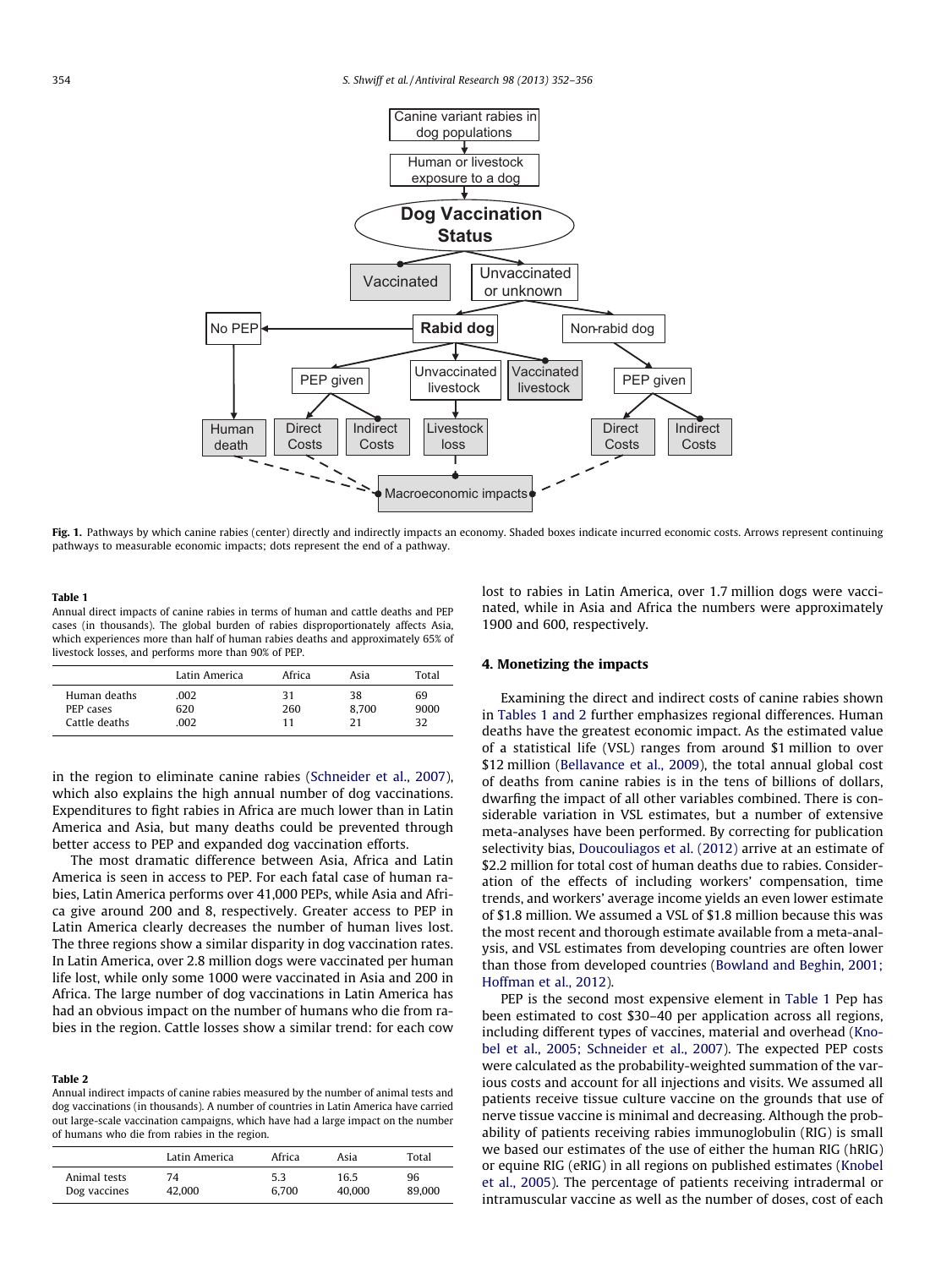dose and the number of visits was also based on published infor-mation [\(Knobel et al., 2005](#page-5-0)).

The significantly larger number of PEP administrations in Asia (Table 3) results in greater costs. Although more animal tests are performed in Latin America, the total cost is only a fraction of PEP, resulting in an insignificant overall impact. The numbers and cost of dog vaccination are roughly equal in Latin America and Asia, yielding similar economic impacts. Lastly, a greater number of cattle deaths and higher values per animal result in higher livestock losses in Asia than other regions. The cost of rabies in Latin America, Africa, and Asia that is associated with the impacts listed in Table 3 total \$530 million.

As shown in Table 3, Asia accrues most of the global economic impact of canine rabies, excluding human deaths, while Africa incurs the lowest costs. The fact that Latin America has few cases of disease, but large expenditures for PEP, animal testing and dog vaccination, shows that it may take years for a fall in rabies prevalence to result in reduced expenditures for treatment, vaccination and surveillance, because the public's perceived risk of the disease remains elevated.

Regional differences in the allocation of resources to each category highlight the diversity of rabies elimination efforts (Table 4). In Latin American, the majority of resource allocation is to dog vaccination which ultimately prevents human exposure to rabid dogs. The second largest regional allocation toward rabies elimination is to treatment of possible human infection through PEP, thereby reducing human fatality. This further supports that this region has progressed farther toward rabies elimination than the other regions reflecting the fact that the majority of resources are allocated to prevention as opposed to treatment. Asia is the opposite in that even though the total number of dog vaccinations from [Table 2](#page-3-0) was similar to the number in Latin America, actual within-region resources are allocated significantly more to human treatment. A reallocation of resources within Asia from treatment to prevention (e.g., dog vaccination) could likely reduce overall costs by reducing the need for PEP. In Africa, the allocation of resources is relatively evenly split between prevention (dog vaccination) and treatment (PEP), although given the paucity of overall resource allocation to fight rabies it is difficult to make an interpretation of this result.

#### 5. Macroeconomic impacts

Human and livestock deaths from rabies and the cost of PEP produce regional macroeconomic impacts, including changes in

#### Table 3

Percentage of total global costs of canine rabies (excluding human death) by category and region. Asia accrues most of the global economic impact of canine rabies, while Africa incurs the lowest costs. We estimate that these costs total \$530 million.

| Category      | Latin America | Africa | Asia | Total |
|---------------|---------------|--------|------|-------|
| PEP cases     | 4.5           | 1.9    | 64.7 | 71.1  |
| Animal tests  | 0.1           | 0.0    | 0.0  | 0.1   |
| Dog vaccines  | 12.4          | 2.0    | 11.7 | 26.1  |
| Cattle deaths | 0.0           | 0.4    | 2.4  | 2.8   |
| Total         | 17.0          | 4.3    | 78.8 |       |

#### Table 4

Percentage of total canine rabies allocation (excluding human death) within each region by category.

| Category      | Latin America | Africa | Asia  |
|---------------|---------------|--------|-------|
| PEP cases     | 26.54         | 44.39  | 82.07 |
| Animal tests  | 0.56          | 0.16   | 0.03  |
| Dog vaccines  | 72.9          | 46.28  | 14.88 |
| Cattle deaths | 0.01          | 917    | 3.03  |

income and employment, which arise from multiple sources. First, human death and loss of income while seeking PEP reduce consumer spending throughout the economy. Canine rabies also causes significant livestock losses, which reduce producers' incomes, resulting in a fall in spending in other sectors of the local and regional economy. These macroeconomic impacts illustrate how rabies affects persons who are not at direct risk of the disease. In this regard, Regional Economic Analysis (REA) allows for the estimation of disease impacts in terms such as income and employment, which are important to the general public. Although models such as IMPLAN (Impact Analysis for Planning, Minnesota IMPLAN<sup>®</sup> Group) and REMI (Regional Economic Modeling Inc.) are commonly used in REA, a lack of data often prevents their application in developing countries [\(MIG Inc., 2012; Treyz et al.,](#page-5-0) [1991\)](#page-5-0).

#### 6. The value of global canine rabies elimination

The composition of the economic impacts of canine rabies in Latin America, Africa and Asia reveals something about the effectiveness of management strategies within each region. In Latin America, the distribution of costs reflects significant efforts to eliminate the disease, because human and livestock losses are low, but expenses for PEP and dog vaccination are relatively high. This may also reflect a lag time between investing in canine rabies reduction and the return on that investment, in terms of reduced PEP and fewer vaccinations. As noted above, even when the prevalence of canine rabies is reduced, it may take some time before individuals perceive their risk to be lower, and become less likely to seek PEP inappropriately, after incidents unlikely to constitute rabies exposure.

In contrast to Latin America, Africa experiences the world's second highest total costs from human and livestock deaths from rabies, while relatively little overall effort is devoted to PEP, animal tests and dog vaccinations. This pattern of economic impacts indicates that Africa is the region furthest from eliminating canine rabies, but it also implies that large benefits could be derived by shifting costs towards prevention.

In Asia, even though significant investments have been made in PEP, dog vaccination, human deaths and livestock losses remain high, indicating that prevention efforts still fall significantly short of the levels needed to drive costs down. This suggests that prevention efforts are incomplete, because while PEP and dog vaccination are crucial for preventing rabies in humans and livestock, animal testing represents the surveillance portion of prevention efforts. Without adequate surveillance, it may be difficult to gauge the disease status of dog populations, resulting in incorrect estimates of the level of vaccination needed.

Because the economic costs of canine rabies can be seen as benefits that would be realized if it were eliminated, it is essential to understand the pathways to economic impacts of the disease. Importantly, the global burden of canine rabies is not distributed equally, and it disproportionately affects regions with limited resources, that are least capable of responding to the disease. Latin America, Africa and Asia are at different stages of canine rabies elimination. Due to the nature of the reservoir and the close relationship between dogs and humans, dog vaccination is a crucial component in all regions. In Latin America vaccination campaigns are one of the primary factors that have reduced human death, while in Africa the lack of dog vaccination is one of the main factors behind the high human death rate. The benefits of eliminating the disease extend beyond persons directly exposed to rabid dogs, to everyone in the community. Understanding the economic impact of canine rabies and the benefits that can be achieved by its elimination is central to the effective cooperation of health sectors.